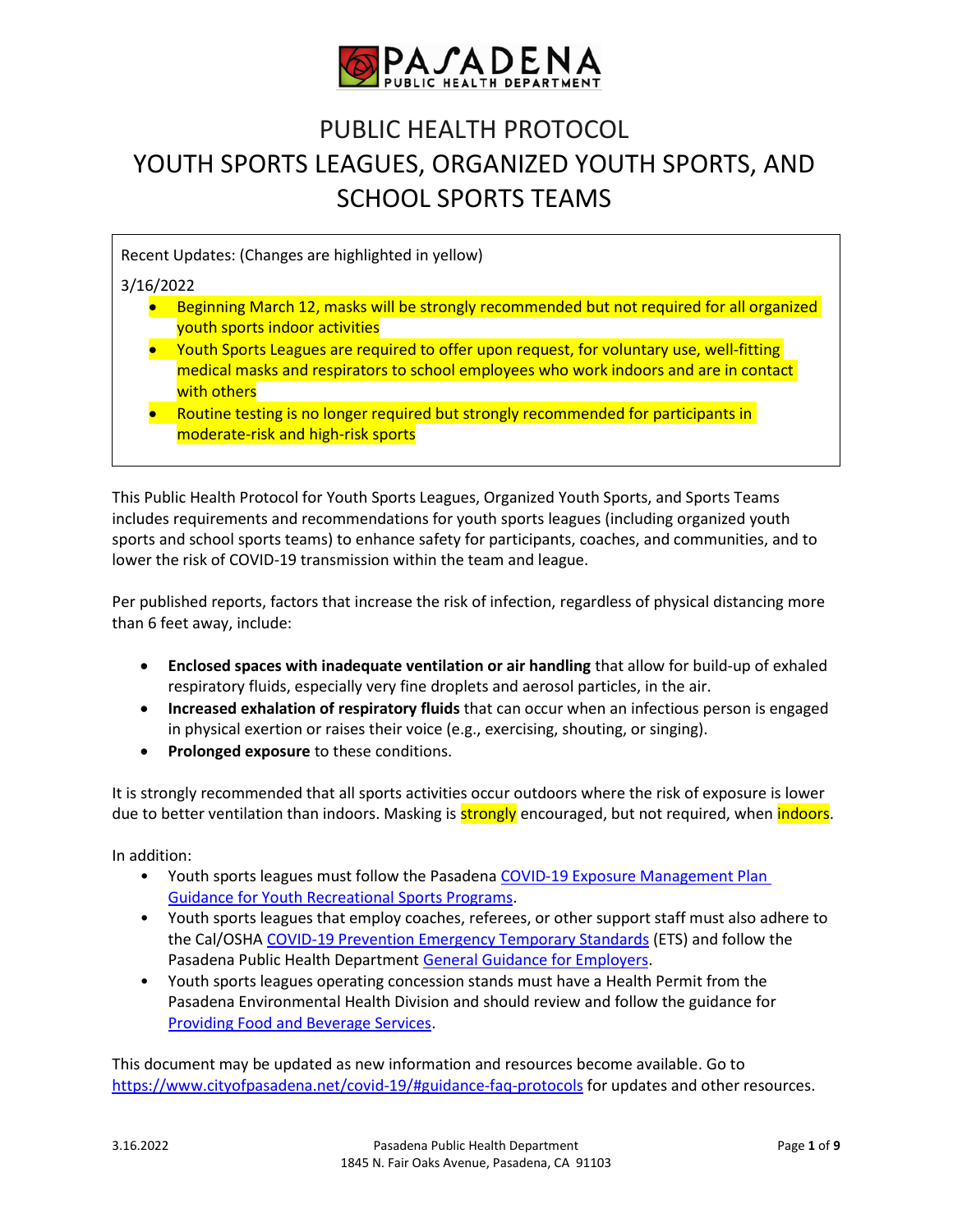## **Helpful Contact Information**

If you have questions, or if you observe a violation, you can request information or submit a complaint through the Citizen Service Center. Call 626-744-7311 or visi[t https://www.cityofpasadena.net/CSC.](https://www.cityofpasadena.net/CSC)

*All Youth Sports Teams must implement all applicable measures listed below and be prepared to explain why any measure that is not implemented is not applicable.* 

*Designate one individual to be in charge of planning and implementation of all items.* 

*Submission of this protocol to the City of Pasadena Parks, Recreation and Community Services Department is required for recreational sports activities at City-operated parks. Submission of protocol for recreational sports activities at other facilities is not required unless explicitly requested.*

| PERSON RESPONSIBLE FOR IMPLEMENTING PROTOCOL |       |  |
|----------------------------------------------|-------|--|
| Youth Sports Team/League Name:               |       |  |
| Person in Charge:                            |       |  |
| Title:                                       |       |  |
| Phone Number:                                | Date: |  |

**Key Practices**



**COVER YOUR COUGH WITH** YOUR ELBOW OR TISSUE (THEN DISPOSE AND WASH **YOUR HANDS)** 



**WASH YOUR HANDS WITH** SOAP AND WATER FOR 20 **SECONDS, FREQUENTLY** 



**GET VACCINATED AND BOOSTED** 

**AGAINST COVID-19** 

**STAY HOME IF YOU ARE SICK** 



**COVER NOSE AND MOUTH WITH A HIGH QUALITY MASK** 



PRACTICE PHYSICAL **DISTANCING OF 6 FEET OR MORE** 



PERFORM DAILY **HEALTH SCREENINGS**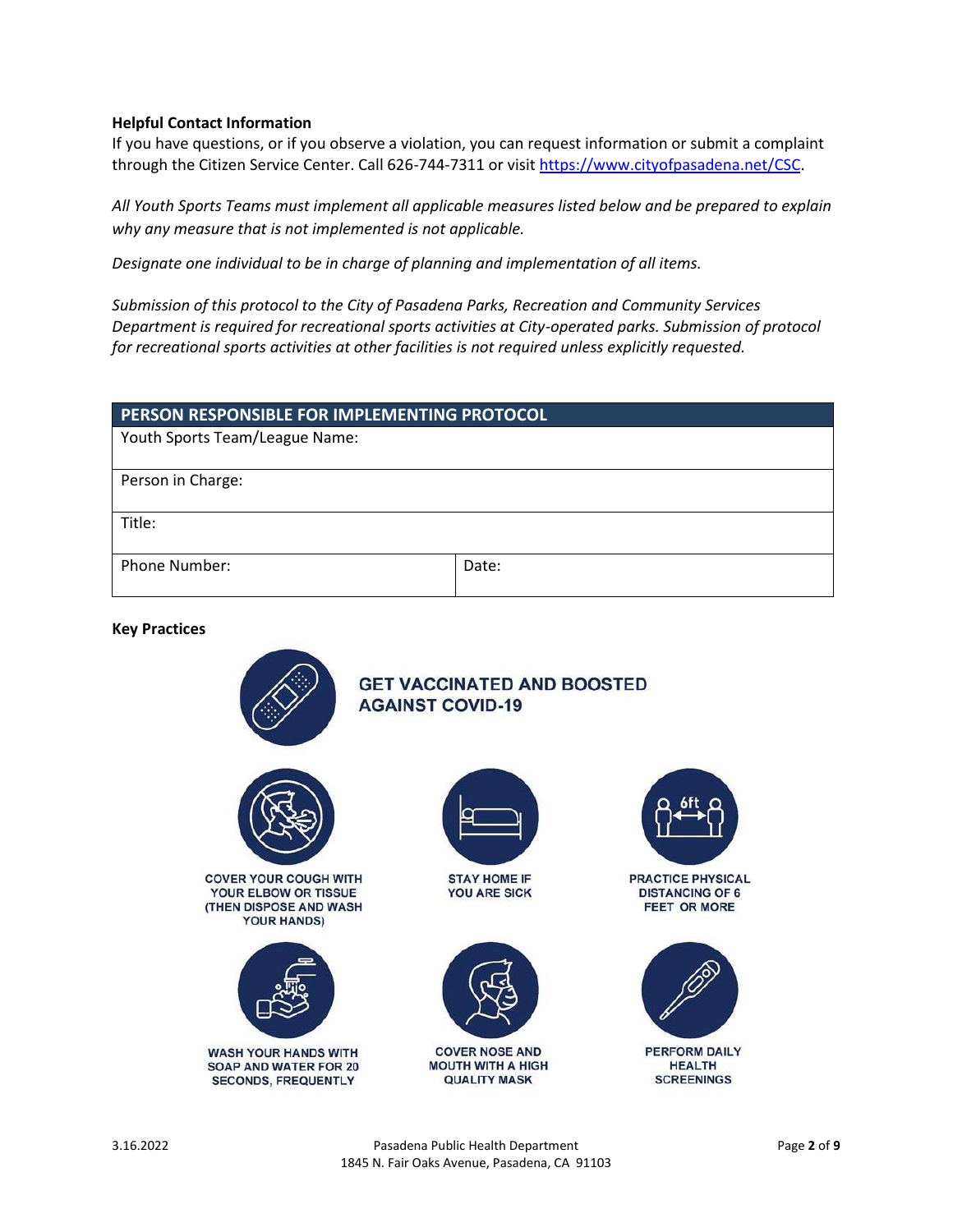# **Vaccinate**

 $\Box$  It is strongly recommended that all student athletes ages 5 years and older, coaches and team staff are up [to date\\*](https://www.cdc.gov/coronavirus/2019-ncov/vaccines/stay-up-to-date.html) in their COVID-19 vaccinations and receive booster doses as soon as they are eligible. Vaccination is safe and the most effective way to protect sports participants, their families, and the community from illness, hospitalization and death. Find a vaccination site at [https://www.cityofpasadena.net/public-health/covid-19-vaccine/#vaccination-sites.](https://www.cityofpasadena.net/public-health/covid-19-vaccine/#vaccination-sites) Everyone 12 years and older should get a booster according to CDC and FDA recommendations. Having all athletes and staff in your youth sports league fully vaccinated and receive booster doses as soon as they are eligible will greatly decrease the risk of transmission of the virus among teammates and between teams, and will provide excellent protection against severe illness, hospitalization, and death. It will also decrease disruption in team activities, because adults whose vaccination status is up to date and youth who are fully vaccinated are not required to quarantine if they are close contacts to a case of COVID-19, as long as they remain asymptomatic and continue to test negative.

\*Individuals whose vaccination status is [up to date](https://www.cdc.gov/coronavirus/2019-ncov/vaccines/stay-up-to-date.html) have received a booster dose of a COVID-19 vaccine when eligible, or have completed a primary COVID-19 vaccine series and are not yet eligible for a booster.

 $\Box$  Youth sports leagues, team organizers, or coaches should maintain records of all athletes' and staff/coaches'/volunteers' vaccination status. They do not need to keep a copy of the proof of vaccination.

# **Follow Mask Rules for Participants, Coaches, Staff and Spectators**

- Wearing face masks reduces the spread of SARS-CoV-2, the virus that causes COVID-19.
- **Youth sports participants:**
	- o When INDOORS, it is strongly recommended that all participants, regardless of vaccination status, bring and wear masks even when actively practicing, conditioning, competing, or performing, even during heavy exertion, where practicable.
	- $\circ$  IN ADDITION, it is strongly recommended that masks are worn indoors when participants are on the sidelines, in team meetings, and within locker rooms and weight rooms.
	- $\circ$  Encourage participants to bring more than one mask to practice or games in case their mask gets wet or soiled during play.
	- $\circ$  Any face mask that becomes saturated with sweat should be changed immediately.

Per the American Academy of Pediatrics, "Face masks have been shown to be well tolerated by most people who wear them for exercise." However, masks should not be worn under the following circumstances.

- o *For water sports*. It is strongly recommended that participants wear face masks when indoors and not in the water.
- o *For gymnastics.* Masks are strongly recommended for gymnasts when not actively practicing/performing on an apparatus.
- o *For competitive cheerleading.* Cheerleaders who are actively performing/practicing routines that involve tumbling, stunting, or flying may remove their masks because of the theoretical risk that the mask may get caught on objects and become a choking hazard or accidently impair vision.
- o *For wrestling.* During wrestling contact, a face mask could become a choking hazard and is discouraged unless an adult coach or official is closely monitoring for safety purposes.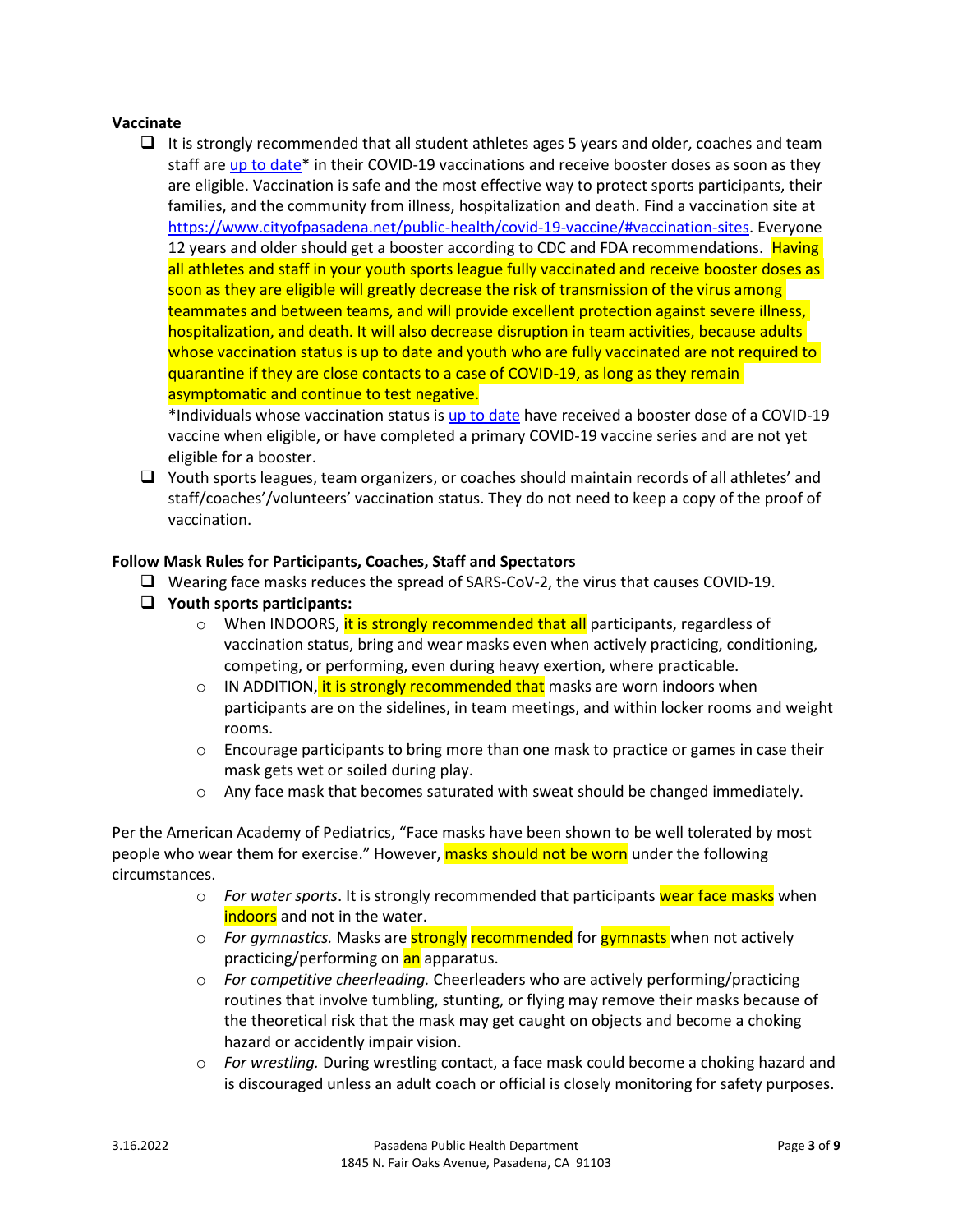- **Spectators**: When indoors, it is strongly recommend that all spectators, regardless of vaccination status, bring and wear masks. Consider making masks available for those who arrive without them. When outdoors, masks are recommended in crowded spaces among spectators at sporting events where distancing is not practical or possible.
- **Coaches and Volunteers**: When indoors, it is strongly recommended that all coaches and volunteers, regardless of vaccination status, to bring and wear masks at all times.
- **Referees and other game officials:** Strongly recommend all referees and officials, regardless of vaccination status, to bring and wear masks at all times.
- **Employees:** If the sports league employs coaches or other support staff, employers must provide employees in close contact with others, for voluntary use, a well-fitting medical-grade mask, surgical mask, or higher-level respirator such as an N95 respirator or KN95, at all times while indoors at the worksite or facility, including in shared vehicles, per (Cal/OSHA Emergency [Temporary Standards.](https://www.dir.ca.gov/dosh/dosh_publications/COVIDOnePageFS.pdf) Respirators must be replaced if they get damaged, deformed, dirty, or difficult to breathe through. For more information about free and low-cost Personal Protective Equipment (PPE) for businesses and organizations see:

<http://publichealth.lacounty.gov/docs/FreeAndLowCostPPE.pdf>

# **Screen for Symptoms and Isolate**

- $\Box$  Ask participants and families to self-screen for COVID-19 symptoms prior to attending youth sports activities.
- **Post [signage](http://publichealth.lacounty.gov/acd/ncorona2019/bestpractices/#signage) to remind everyone who enters your establishment that they should NOT enter or** attend the event if they have symptoms of COVID-19 or if they are under isolation or quarantine orders.
- $\Box$  Youth sports programs must exclude or isolate any participant, coach, or spectator who has symptoms of COVID-19.
	- $\circ$  Take action to isolate participants who begin to have COVID-19 symptoms during youth sports activities, from other participants, coaches and spectators.
	- o Notify [Pasadena Public Health Department](https://www.cityofpasadena.net/public-health/wp-content/uploads/sites/32/Exposure-Management-Plan-Youth-Sports.pdf) officials, staff, and families immediately of any confirmed or suspected cases of COVID-19.
- $\Box$  A 7-day suspension of all team activities and PPHD approval before resuming activity will be required of any youth sports team in which there has been an outbreak of four or more epidemiologically linked cases over a 14-day period. Individual conditioning and skill building may continue during the suspension period as long as everyone on the team complies fully with any individual isolation or quarantine orders that apply.

# **Reduce Crowding, Especially Indoors**

- $\Box$  If possible, hold youth sports activities outdoors where the risk of COVID-19 transmission is much lower.
- $\Box$  Physical distancing is an infection control best practice that may be implemented as an additional safety layer to reduce the spread of COVID-19. During practices, encourage activities that do not involve sustained person-to-person contact between participants and/or coaching staff, and limit such activities in indoor settings.
- $\Box$  Consider limiting the number of participants who visit the restroom or locker room at any given time.
- $\Box$  Non-athletic team events, such as team dinners or other social activities, should be held outdoors with distancing and preferably, masking.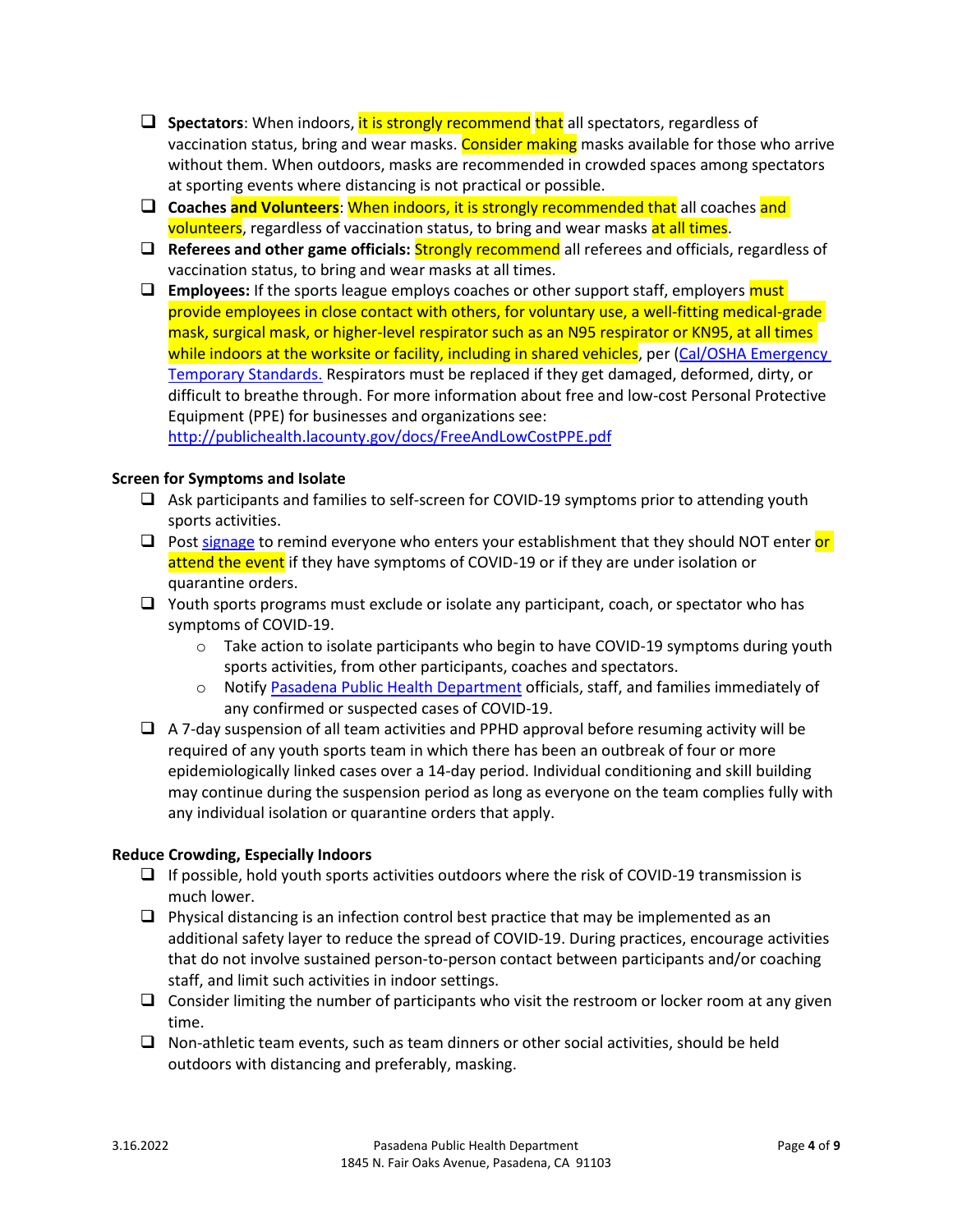# **Routine Screening Testing for COVID-19**

- $\Box$  Although unvaccinated persons are at much higher risk of infection, the virus that causes COVID-19 may infect any member of the youth sports league, even members that are up to date on COVID-19 vaccinations.
- $\Box$  Any infected person can potentially transmit the virus to others. One strategy to accurately identify infected individuals and then quickly isolate them is to conduct routine periodic testing for COVID-19 with an FDA-approved diagnostic test (PCR) test, or an FDA-approved antigen test (including over the counter antigen tests). General guidance and recommendations about testing, including the types of tests available, can be accessed at our [testing information](https://www.cityofpasadena.net/public-health/covid-19-testing-info/) website.
- $\Box$  Persons who show proof that they have recovered from/completed isolation for laboratory confirmed COVID-19 within the past 90 days should not be included in periodic COVID-19 screening testing if the person is asymptomatic. Screening for people who were previously infected with COVID-19 (and are not fully vaccinated) should start 90 days after the first day of symptoms or from the day of collection of first positive test (if they were asymptomatic).
- $\Box$  Whenever a confirmed case is identified on any of your youth sports teams, follow instructions listed in the [Exposure Management Plan Guidance for Youth Sports](https://www.cityofpasadena.net/public-health/wp-content/uploads/sites/32/Exposure-Management-Plan-Youth-Sports.pdf?v=1644859360613) and ensure that all unvaccinated close contacts and any symptomatic vaccinated close contacts [quarantine.](https://www.cityofpasadena.net/public-health/wp-content/uploads/sites/32/Pasadena-Health-Officer-Blanket-Quarantine-Order.pdf?v=1644859360612)
- $\Box$  Youth sports leagues, team organizers, or coaches should maintain records of all athletes' and staff/coaches'/referees'/volunteers' vaccination status and any testing done after having exposure to a COVID-19 case. They do not need to keep a copy of the original proof of full vaccination nor store copies of test results.
- $\Box$  The following testing guidelines are strongly recommended and apply to all participating athletes and staff/coaches/referees/volunteers. See Table 1 below for examples of sports in different risk categories.
	- Youth sports participants who show proof that they are fully vaccinated against COVID-19 and are not playing unmasked nor with unmasked teammates indoors, or have recovered from/completed isolation for laboratory confirmed COVID-19 within the past 90 days, should not be included in routine COVID-19 screening testing if the person is asymptomatic. Adult participants (e.g., coaches, support staff, officials, volunteers) who show proof that their vaccination status is fully [up to date\\*](https://www.cdc.gov/coronavirus/2019-ncov/vaccines/stay-up-to-date.html), or have recovered from/completed isolation for laboratory confirmed COVID-19 within the past 90 days, should not be included in routine COVID-19 screening testing if the person is asymptomatic.

\*Individuals whose vaccination status is up to date have received a booster dose of a COVID-19 when eligible or have completed a primary COVID-19 vaccine series if not yet eligible for a booster.

- Individuals whose vaccine status does not meet the above requirements for their respective age category and who were previously infected with COVID-19 should start or restart screening testing 90 days after the first day of symptoms or from the day of collection of first positive test (if they were asymptomatic). See Table 1 below for examples of sports in different risk categories.
- **Indoor Moderate- or High-Risk Sports for youth of all ages and staff/coaches/referees/volunteers:**
	- **A weekly negative test result is strongly recommended for all youth participants who are not fully vaccinated and all adult participants whose vaccine status is not up to date, including children who are playing and staff/coaches/referees/volunteers**. Results from over-the-counter test kits,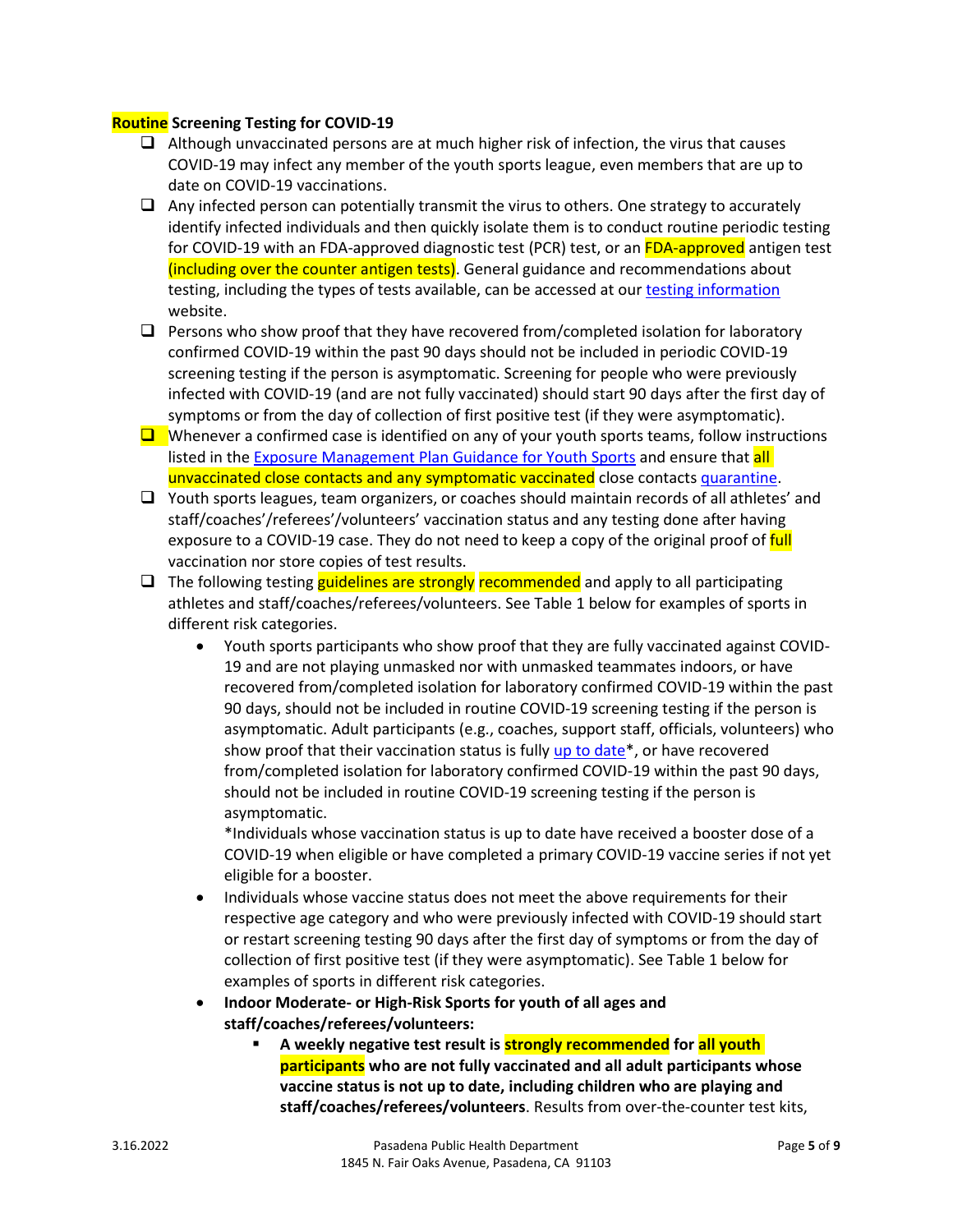including self-administered, self-read tests performed at home, verified or not, are also acceptable to fulfill this obligation for youth athletes and adult nonemployees. Under current Cal/OSHA Emergency Temporary Standards for Prevention of COVID-19 in the Workplace [\(Cal/OSHA Emergency Temporary](https://www.dir.ca.gov/dosh/dosh_publications/COVIDOnePageFS.pdf)  [Standards\)](https://www.dir.ca.gov/dosh/dosh_publications/COVIDOnePageFS.pdf), testing required to be offered to employees may only include selfadministered, self-read over-the-counter tests if the procedure is proctored or observed by the employer or a certified telehealth provider. If players are permitted and elect to participate without wearing masks, it is strongly recommended that all team members, regardless of vaccination status, have screening tests for COVID-19 performed at least weekly.

- **Outdoor Moderate- or High-Risk Sports for youth ages 12 years and older and staff/coaches/referees/volunteers.** 
	- A weekly negative test result is **strongly recommended** for all youth participants ages 12 years and older who are not fully vaccinated and for all adult participants whose vaccination status is not up to date, including children who are playing and staff/coaches/referees/volunteers**..**
	- Results from over-the-counter test kits, including self-administered, self-read tests performed at home, verified or not, are also acceptable to fulfill this obligation for youth athletes and adult non-employees, as long as results are reported to the organizers of the team or sports program. Under current [Cal/OSHA Emergency Temporary Standards,](https://www.dir.ca.gov/dosh/dosh_publications/COVIDOnePageFS.pdf) testing required to be offered to employees may only include self-administered, self-read over-the-counter tests if the procedure is proctored or observed by the employer or a certified telehealth provider.
- For players on moderate-risk and high-risk sports teams who are under age 12, and are regularly transported together via buses/vans, a weekly negative test result is recommended.
- If players under age 12 are participating in a multi-county, multi-day competition of Moderate-risk or High-risk Outdoor sports, a negative test taken within the 3 days prior to their first game at the competition is recommended.
- $\Box$  If there is a positive COVID-19 case among players, coaches and/or staff on an **outdoor sports** team, then all players/staff/coaches/volunteers (regardless of vaccination status) are **strongly** recommended to have a weekly negative test result for two weeks from exposure to the case and must test negative prior to competitions.
- $\Box$  Team staff/volunteers whose role or functions do not include any direct interaction with athletes, coaches, or other staff (e.g., lending administrative support to the team or league but not working directly with youth or other team members) are exempt from these testing recommendations
- $\Box$  Occasional volunteers who have very limited direct interaction with athletes, coaches, or other staff (e.g., a volunteer referee or umpire who officiates only once or twice during the season) do not need to perform weekly screening testing but are strongly recommended to produce proof of up to date vaccination status against COVID-19 or proof of a negative test performed within the 3 days prior to their volunteer activity.

# **Maximize Ventilation**

 $\Box$  If youth sports activities are taking place indoors, prior to the start of practice the youth sports organizations must verify with building maintenance or the property manager that the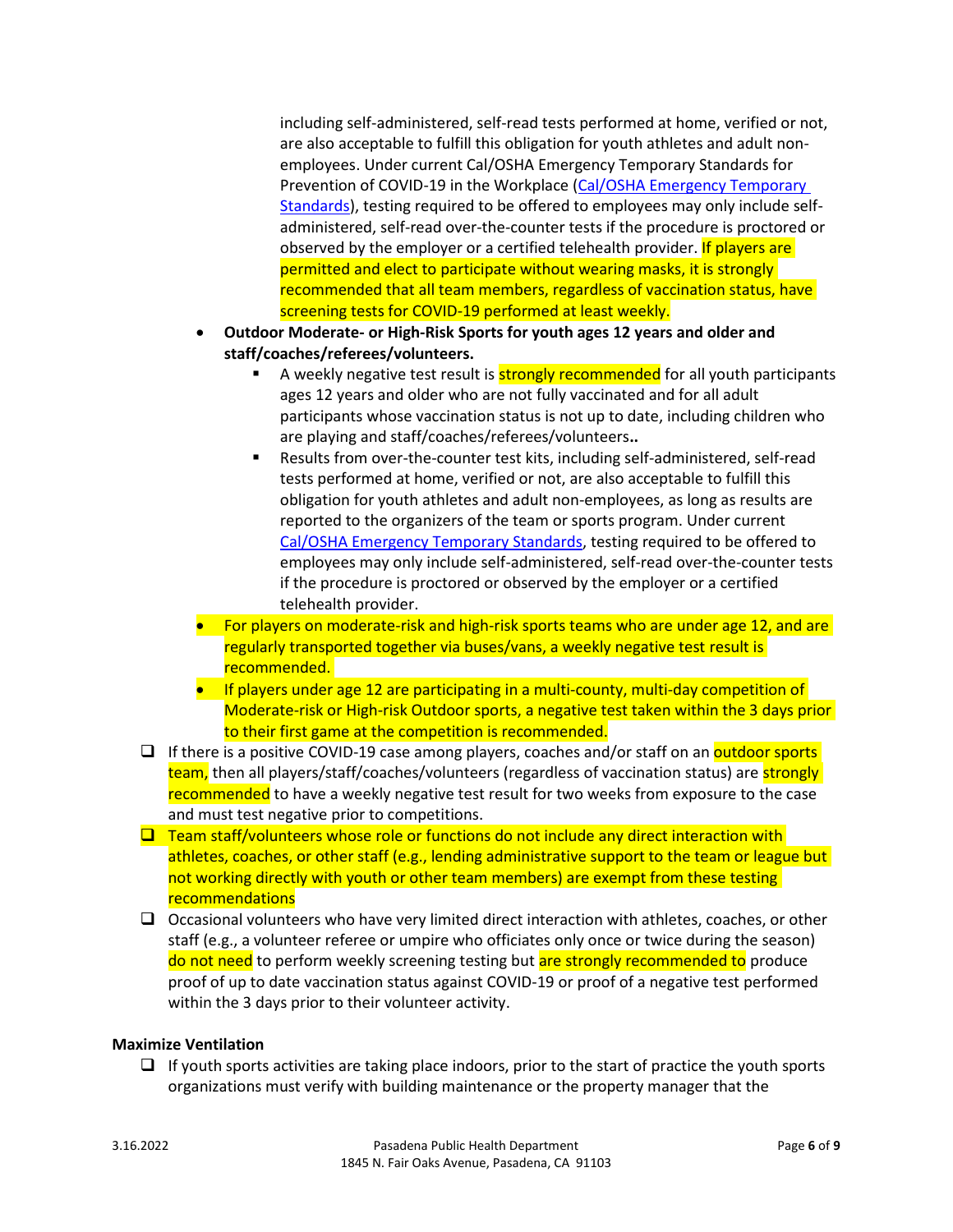building's HVAC system is in good, working order and receives regularly scheduled maintenance.

- $\Box$  Consider installing portable high-efficiency (HEPA) air cleaners, upgrading the building's air filters to the highest efficiency possible, and making other modifications to increase the quantity of outside air and ventilation in the indoor space.
- $\Box$  When conditions allow, increase fresh outdoor air by opening windows and doors, while adhering to fire and other safety standards. Consider using fans to increase the effectiveness of open windows - position window fans to blow air outward, not inward.
- $\Box$  When indoor activities do occur, improved ventilation in gymnasiums is a critical strategy to lower risk of viral transmission and outbreaks occurring as a result of high-risk competitive play. Strategic use of fans to improve air exchange at floor level may have significant impact at mitigating this risk. See LA County's Guide for [Best Practices for Gymnasium Ventilation](http://publichealth.lacounty.gov/acd/ncorona2019/docs/GymVentilationGuidance.pdf) for further guidance.
- $\Box$  Decrease occupancy in areas where outdoor ventilation cannot be increased.
- $\Box$  If your team or youth sports league utilizes transport vehicles, such as buses or vans, it is recommended to open windows to increase airflow from outside when it is safe to do so. Everyone is **strongly recommended** to wear masks in the vehicle.
- $\Box$  See State [Interim Guidance for Ventilation, Filtration, and Air Quality in Indoor Environments](https://www.cdph.ca.gov/Programs/CID/DCDC/Pages/COVID-19/Interim-Guidance-for-Ventilation-Filtration-and-Air-Quality-in-Indoor-Environments.aspx) and CDC [Ventilation in Schools and Child Care Programs](https://www.cdc.gov/coronavirus/2019-ncov/community/schools-childcare/ventilation.html) websites.

# **Support Handwashing**

- $\Box$  Place handwashing stations or hand sanitizer at convenient locations and post signage promoting use.
- $\Box$  Encourage frequent handwashing.

# **Communicate**

- $\Box$  Consider posting [signage](http://publichealth.lacounty.gov/acd/ncorona2019/bestpractices/#signage) so that visitors who are entering your facility are aware of your policies.
- $\Box$  Use your online platforms to communicate your COVID-19 safety policies to the public.

# **Take Additional Precautions for Team Travel and Multi-Team Tournaments**

- $\Box$  When traveling in vehicles with other members of the youth sports team not from the same household, it is strongly recommended to wear masks during the entire trip and keep windows open. This includes when carpooling in family vehicles.
- $\Box$  If traveling outside of Pasadena or Los Angeles County for an event, adhere to the Travel [Advisory](https://www.cdc.gov/coronavirus/2019-ncov/travelers/travel-during-covid19.html) and Guidance.
- $\Box$  When traveling overnight, it is recommended that team members not from the same household sleep in separate rooms and keep masks on whenever visiting other members' hotel rooms.
- $\Box$  Socializing with other teams is strongly discouraged.

# **Understanding the Risks Associated with Sports during the Pandemic**

Sports and physical activities that allow for 6-8 feet between other competitors, like golf or singles tennis, are going to be less risky than sports that involve frequent close contact, like basketball or wrestling. Those sports where athletes do not share equipment, like cross country, will likely be less risky than those which have shared equipment, such as football. Those sports with limited exposure to other players may be a safer option. A sprint in a track race, for example, may be less risky than sports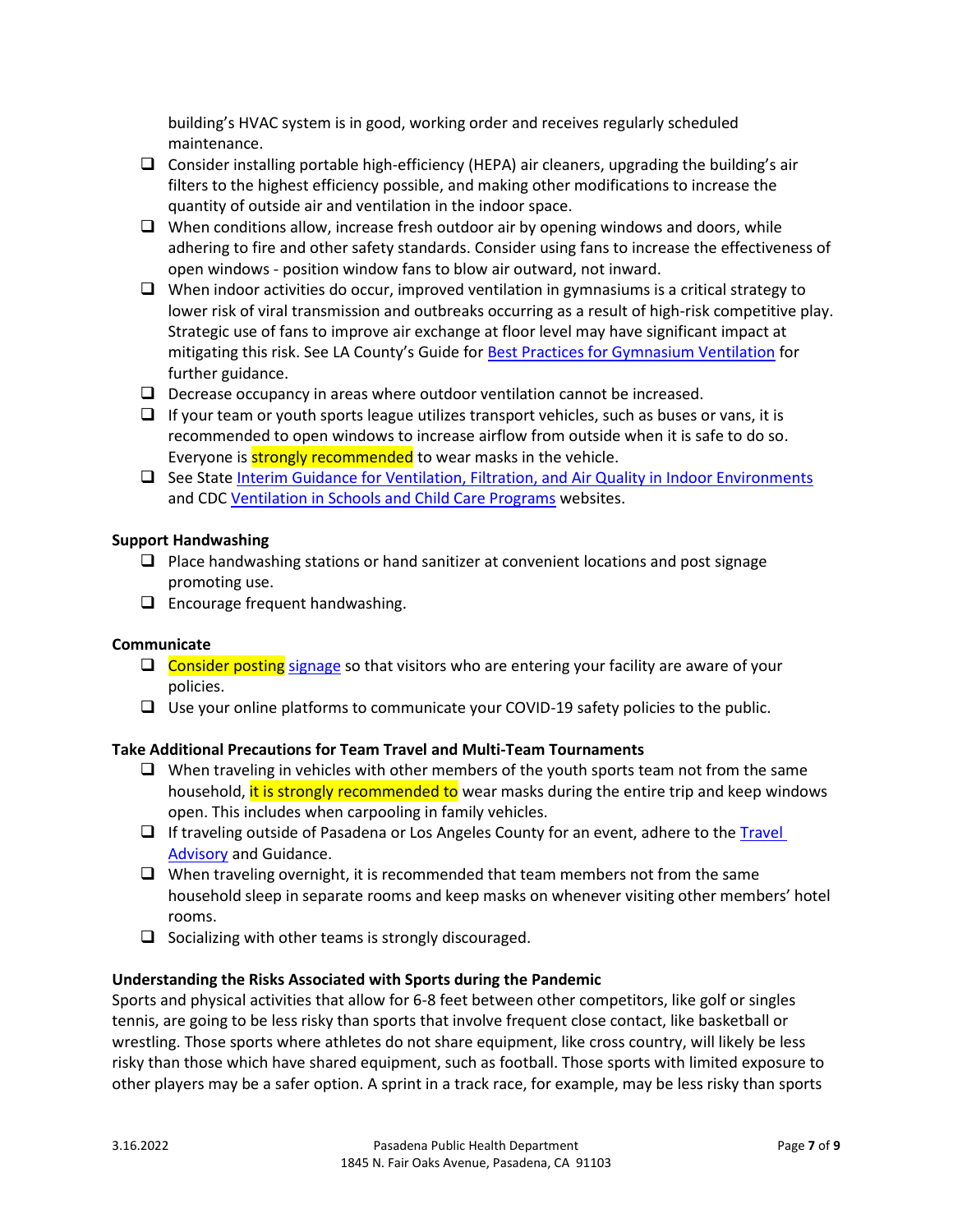that put someone in close contact with another player for an extended period of time, like an entire half of a game.

The specific location where athletes train, practice and compete also impacts risk. Choose outdoor venues for sports and classes whenever possible. COVID-19 is more likely to spread in indoor spaces with poor ventilation. Indoor sports and activities will likely present an increased risk of transmission, especially if the sport or physical activity also involves close contact, shared equipment, and more exposure to other players, such as basketball.

The more people someone interacts with, the greater the chance of COVID-19 exposure. So small teams, practice pods or classes that stay together, rather than mixing with other teams, coaches, or teachers, will be a safer option. This will also make it easier to contact individuals if there is an exposure to COVID-19.

Staying within your community will be safer than participating on travel teams. Traveling to an area with more COVID-19 cases could increase the chance of transmission and spread. Travel sports also include intermixing of players, so athletes are generally exposed to more people.